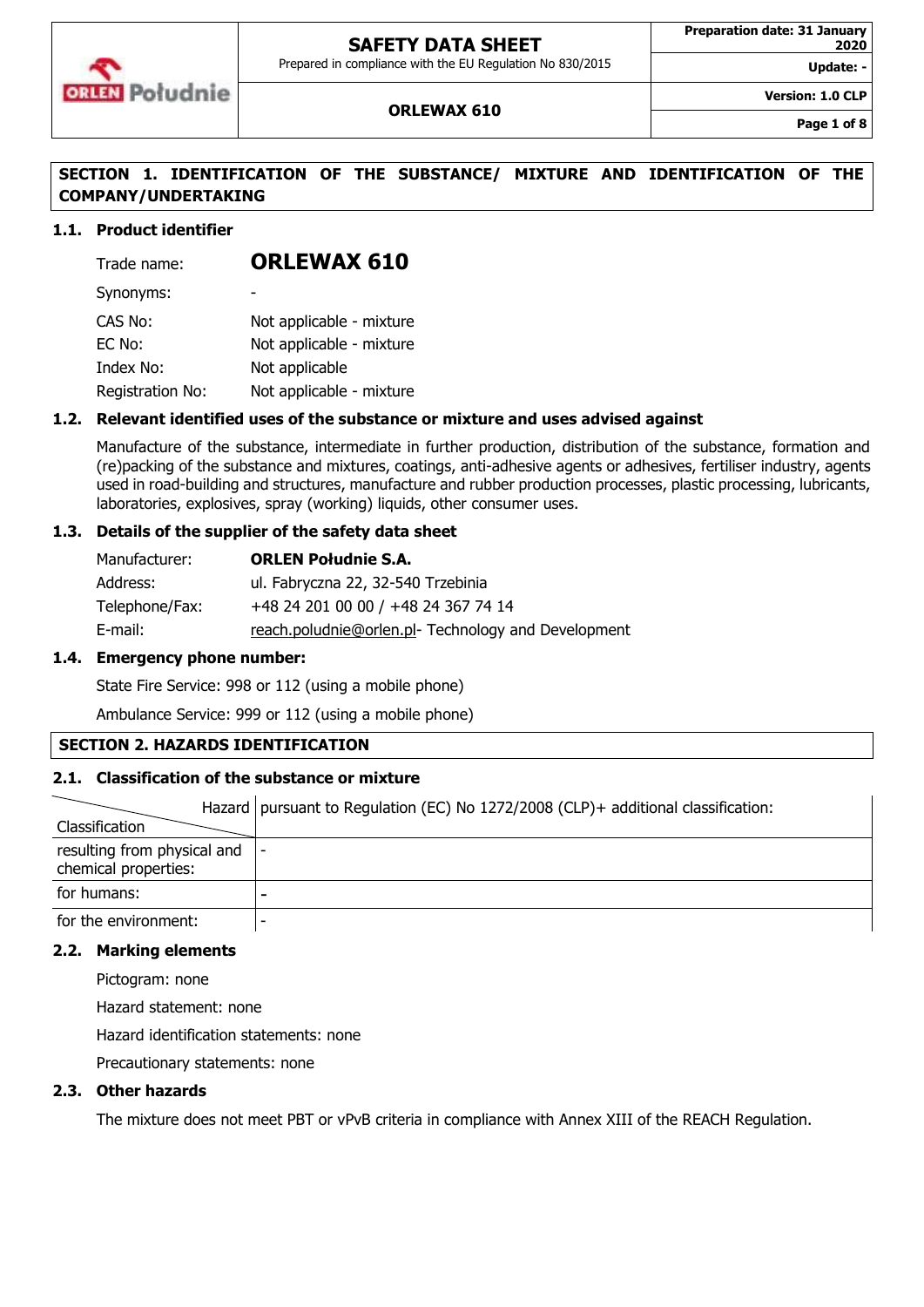

### **ORLEWAX 610**

**Version: 1.0 CLP**

**Update: -**

### **SECTION 3. COMPOSITION/INFORMATION ON INGREDIENTS**

### **3.1. Substance**

Not applicable.

### **3.2. Mixture**

ORLEWAX 610 is a mixture of solid petroleum hydrocarbons, mainly saturated, with simple and branched chains with carbon number higher than C20.

All substances forming part of composition of the ORLEWAX 610 mixture do not pose any hazard according to CLP Regulation. N note has been applied.

Based on N Note, the substance is not classified as carcinogenic since the full refining process is known. DMSO extract content <3% (according to IP 346).

All substances forming part of composition of the ORLEWAX 610 mixture have been registered in the REACH system or are exempt from relevant registration.

### **SECTION 4. FIRST AID MEASURES**

### **4.1. Description of first aid measures**

### **Inhalation:**

Due to low volatility, inhalation risk is practically excluded although possible in the case of excessive overheating of the substance. Provide fresh air. If one does not feel well, ensure medical assistance.

#### **Skin contact:**

Wash an unprotected place of contact with water and soap.

Due to solid form (solidification point 62-69°C), contact with the hot product is possible. Cool down a place of contact with the hot product with cold water or ice.

### **Eye contact:**

Rinse up open eyes with water for 15 minutes. If irritation occurs, get medical attention.

### **Swallowing:**

Unexpected problems after swallowing. If one does not feel well, ensure medical assistance.

### **4.2. The most important symptoms and effects of exposure, both acute and delayed**

While inhaling large amounts of vapours of the overheated product, symptoms of irritation of upper respiratory tract may occur.

### **4.3. Indication of any immediate medical attention and special treatment needed**

Ensure fresh air and calm to an injured person.

### **SECTION 5. FIRE FIGHTING MEASURES**

### **5.1. Extinguishing media**

**Suitable extinguishing media:** Foam, water fog, dry fire fighting powders, carbon dioxide, fire fighting foam. In the case of small fires - sand or earth.

**Unsuitable extinguishing media:** pressurised water jets.

### **5.2. Special hazards arising from the substance or mixture**

| Flash point               |  | min. $200^{\circ}$ C |
|---------------------------|--|----------------------|
| Auto-ignition temperature |  | min. $250^{\circ}$ C |
| Temperature class         |  | T3                   |
| Fire hazard class         |  | ш                    |
|                           |  | .                    |

Flammable product after exceeding the flash point. Carbon dioxide is the major combustion product. Carbon monoxide is the combustion product in the case of an inappropriate amount of access to the combusted substance.

### **5.3. Advice for fire-fighters**

In the case of a fire, inform all people around about the fire; remove everyone that does not take part in liquidation of effects of the incident from the hazardous area. Effect evacuation if necessary. Call the State Fire Service, rescue teams and the Police. Only trained persons wearing appropriate clothes and fitted with appropriate protective equipment can take part in the rescue action. Fire may release carbon monoxide, carbon dioxide and soot. Cover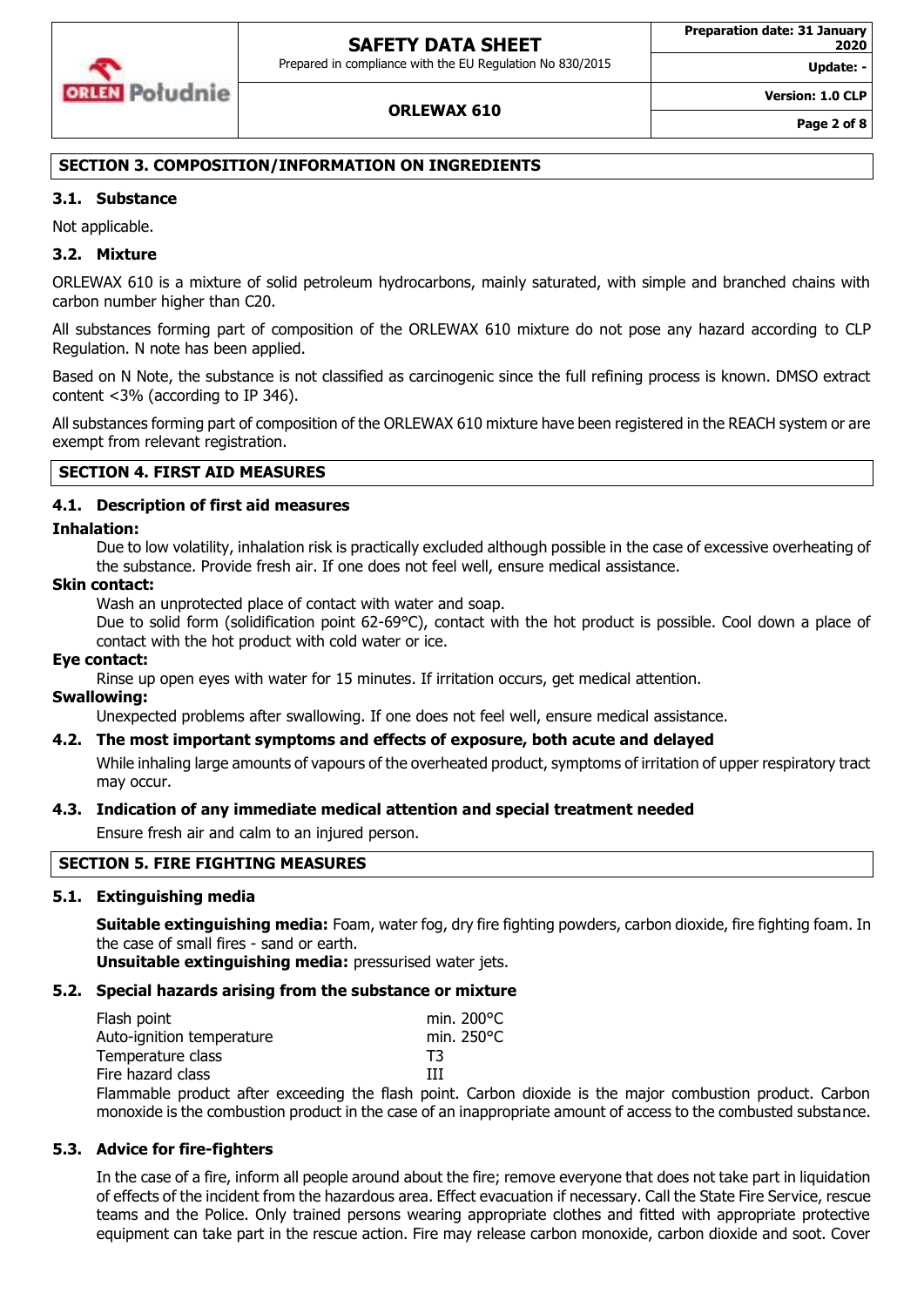

Prepared in compliance with the EU Regulation No 830/2015

**Update: -**

**Version: 1.0 CLP**

### **ORLEWAX 610**

the formed vapours with water. In the hazardous area, do not stay without a breathing apparatus and protective suit. Avoid contact with eyes. Do not allow fire fighting water to reach surface water or ground water. Collect and neutralise fire fighting water.

### **SECTION 6. ACCIDENTAL RELEASE MEASURES**

### **6.1. Personal precautions, protective equipment and emergency procedures**

Avoid contact with skin and eyes, use a protective mask, protective clothes and footwear.

### **6.2. Environmental precautions**

Secure drainage wells. Do not allow getting to the drainage system. If water is contaminated, notify relevant authorities.

**6.3. Methods and materials for containment and cleaning up** Due to high solidification temperature, both large and small leakages solidify quickly, which facilitates their utilisation. Clean up the contaminated place. Collect using available equipment and place in a marked container for further recovery or storage in an appropriate place.

#### **6.4. Reference to other sections**

See also sections 8 and 13 of the Safety Data Sheet.

### **SECTION 7. HANDLING AND STORING THE SUBSTANCES AND MIXTURES**

#### **7.1. Precautions for safe handling**

During performance of any activities with the product, use personal protective clothing and equipment. Keep far from ignition sources, heat and naked flame. In the place of using the substance and during its use do not eat, do not drink, do not smoke, avoid direct contact with the substance, avoid inhalation of dusts.

### **7.2. Conditions for safe storage, including any incompatibilities**

### Storage in solid form:

Storerooms must be dry and cool. The mixture should be stored in properly marked, tightly closed packaging resistant to hydrocarbons. Store containers in a legibly described form and tightly closed. If possible, use original manufacturer's packaging. Avoid contact with oxidising materials. Store far from heating elements and a source of fire. Avoid temperature above 40°C. Avoid accumulating the product on hot or energised machine parts. Protect against contact with moisture and water. Make efforts to protect the substance from getting into the ground and water.

### Storage in liquid form:

Store the mixture at the temperature of not more than 80°C (it is advisable for the difference between the substance storage temperature and its solidification temperature not to be higher than 20°C) to avoid overheating. Empty, heated containers may contain flammable or explosive vapours. Use appropriate ventilation before entering inside the container to clean it up. Containers should be located far from sources of fire and oxidising materials, it is advisable to equip with extinguishing systems. It is advisable to locate the container in tanks protecting the leaking substance against getting into the ground or ground water.

In both cases pertaining to storage, avoid longer or repetitive contact of skin with the product or dirty clothing. If on skin: wash the contaminated place with plenty of water with soap. Do not use abrasive agents and petroleum solvents for washing the body. Immediately change the contaminated working clothes. Do not breathe in vapours.

### **7.3. Specific end use(s)**

Intermediate in further production, distribution of the mixtures, formation and (re)packing of the mixtures, coatings, anti-adhesive agents or adhesives, fertiliser industry, agents used in road-building and structures, manufacture and rubber production processes, plastic processing, lubricants, laboratories, explosives, spray (working) liquids, other consumer uses.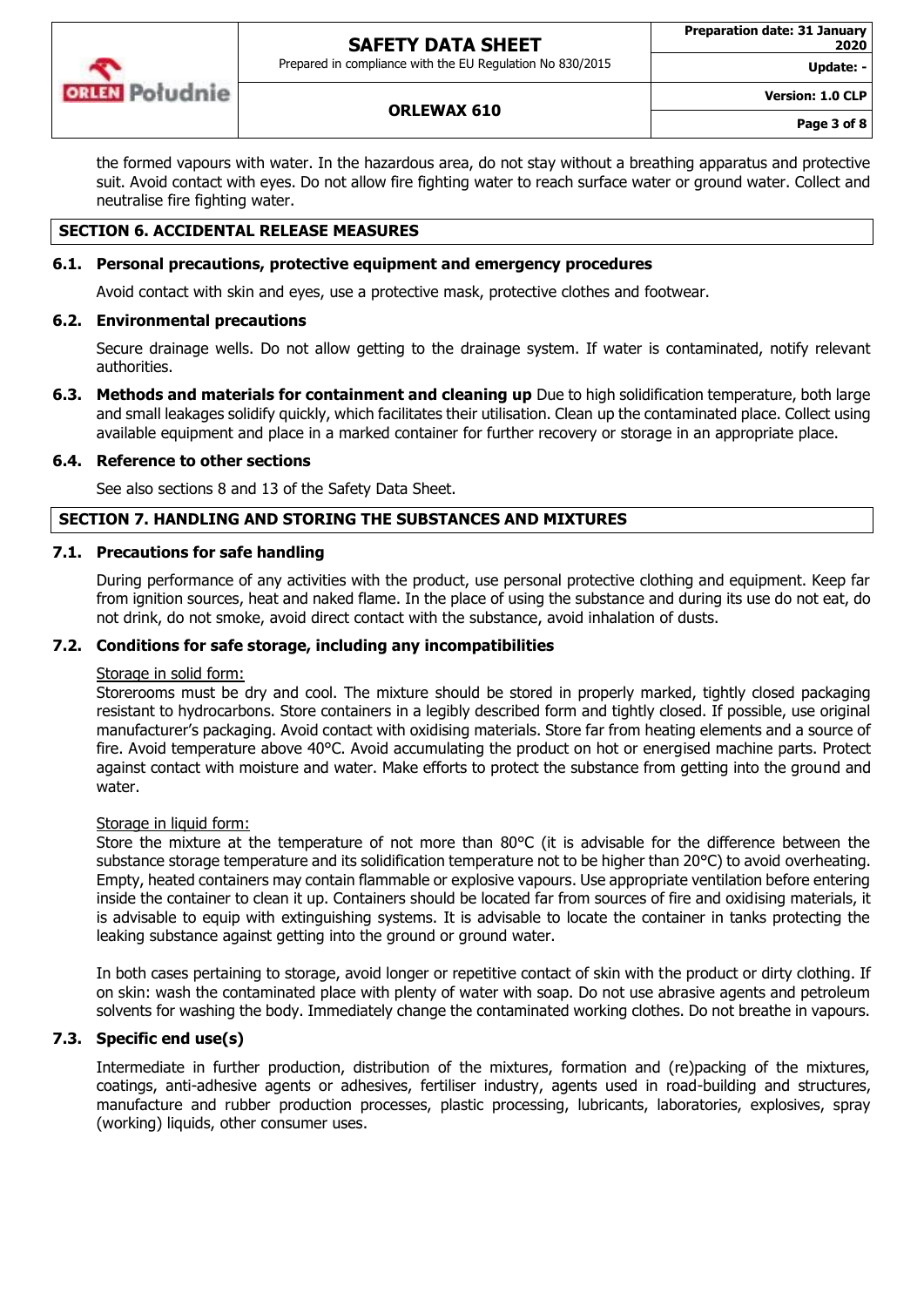

#### **Preparation date: 31 January 2020**

**Update: -**

**Version: 1.0 CLP**

# **ORLEWAX 610**

# **SECTION 8. EXPOSURE CONTROL / PERSONAL PROTECTION**

# **8.1. Control parameters**

Solid paraffin - inhalable fraction TLV-TWA:  $2 \text{ mg/m}^3$ TLV-STEL: not specified TLV-CL: not specified

Regulation of the Minister of Labour and Social Policy of 12 June 2018 on the maximum permissible concentration and intensity of factors harmful to health in the working environment

### **8.2. Exposure control**

8.2.1 Exposure control in the workplace.

While using the product, wash hands after each work connected with the mixture. While using the mixture, do not eat, do not drink and do not smoke.

The personal protective equipment must fulfil requirements stipulated in the Regulation of the Minister of Economy of 28 December 2005 (OJ No 259, item 2173) and Directive 89/686/EC (as amended). The employer is obliged to provide personal protective equipment appropriate to the activities performed and fulfilling all the qualitative requirements, as well as to maintain and clean it.

**Protection of the airways** Avoid contact with vapours, in the case of normal use exposure by the inhalation route is unlikely. Use mechanical ventilation at work stations and in closed rooms and buildings.

**Hand protection** Protective gloves resistant to oil, resistant to temperature. It is advisable to change gloves on a regular basis and to replace them immediately if any signs of their wear, damage (rupture, piercing) or changes in appearance (colour, elasticity, shape) occur.

Selection of the class of resistance to penetration depends on the time of exposure to the factor and it should be selected in accordance with standard EN 374. Thickness of gloves' layer is specified by a manufacturer based on the penetration exposure class. **Eye protection** Safety spectacles, protective masks. **Skin protection** Protective clothes resistant to oil

### 8.2.2 Environmental exposure control

Prevent the product from getting into the soil, ground water and drainage system. In case of a leakage or, in the case of the solid product, in case of spilling, remove the product which got into the environment on an ongoing basis.

The mixture does not meet the classification criteria for the mixtures hazardous to the environment consistent with Directive 1999/45/EEC and with Regulation (EC) No 1272/2008 (CLP).

### **SECTION 9. PHYSICAL AND CHEMICAL PROPERTIES**

# **9.1. Information on basic physical and chemical properties**

| a) Appearance                                                         | : Solid body below the solidification point, Liquid above the<br>solidification point, colour: from yellow to brown |
|-----------------------------------------------------------------------|---------------------------------------------------------------------------------------------------------------------|
| b) Odour                                                              | : Without odour or slight odour characteristic of solid<br>hydrocarbons                                             |
| c) Odour threshold                                                    | : No data - it is a subjective sensation and is not appropriate<br>to warn against excessive danger                 |
| d) pH                                                                 | $: \sim$ 7 (water solution)                                                                                         |
| e) Solidification point (drop point)                                  | : min. $62-69^{\circ}$ C                                                                                            |
| f) Boiling point                                                      | : min. $300^{\circ}$ C                                                                                              |
| g) Flash point                                                        | : min. $200^{\circ}$ C                                                                                              |
| h) Evaporation rate                                                   | : Not studied                                                                                                       |
| i) Flammability (of solid body, gas)                                  | : Not classified as flammable                                                                                       |
| i) Upper/Lower flammability limits or Upper/Lower<br>explosion limits | Not studied                                                                                                         |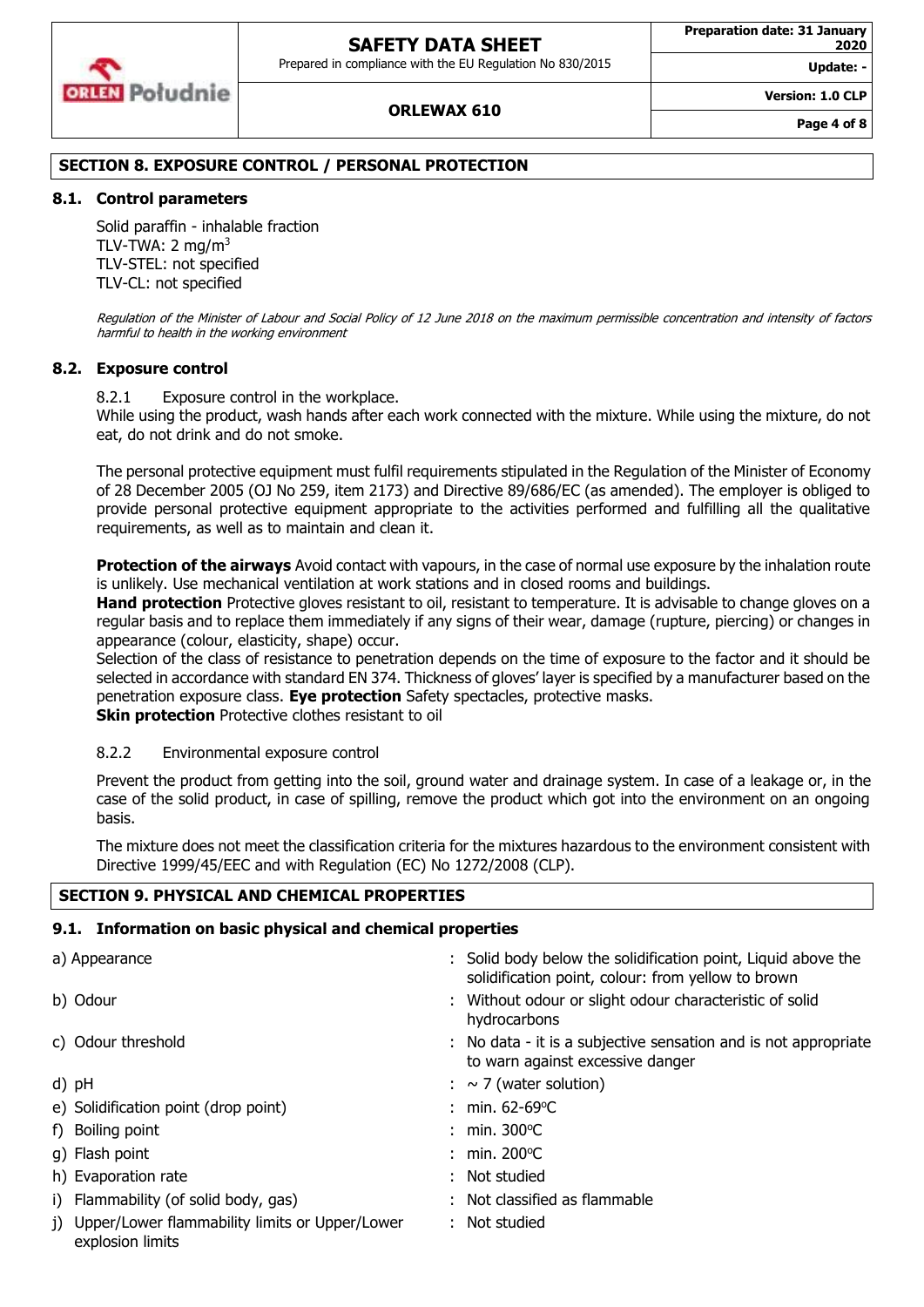| <b>ORLEN</b> Południe |
|-----------------------|
|                       |

Prepared in compliance with the EU Regulation No 830/2015

Update:

**Version: 1.0 CLP**

| <b>ORLEWAX 610</b> |  |
|--------------------|--|
|--------------------|--|

**Page 5 of 8**

| k) Vapour pressure                       | : negligible in normal use conditions at $20^{\circ}$ C, 0-20 Pa at<br>$80^{\circ}$ C |
|------------------------------------------|---------------------------------------------------------------------------------------|
| I) Vapour density                        | : Not studied                                                                         |
| m) Relative Density                      | : approx. 755 kg/m <sup>3</sup> at 100 °C                                             |
| n) Solubility                            | : Any hydrocarbon solvents, not soluble in water                                      |
| o) N-octanol/water partition coefficient | : Not studied                                                                         |
| p) Auto-ignition temperature             | : min. $250^{\circ}$ C                                                                |
| q) Decomposition temperature             | : Not studied                                                                         |
| r) Viscosity                             | $: 5.0 - 8.0$ mm <sup>2</sup> /s at 100 °C                                            |
| s) Explosive properties                  | : Not applicable - the product is not classified as explosive                         |
| t) Oxidising properties                  | : Not applicable - the product is not classified as oxidising                         |
| 9.2. Other information                   |                                                                                       |

None.

### **SECTION 10. STABILITY AND REACTIVITY**

### **10.1. Reactivity**

Low chemical reactivity of the product.

### **10.2. Chemical stability**

The product is stable in advisable storage and use conditions.

### **10.3. Possibility of hazardous reactions:** Unknown

### **10.4. Conditions to avoid:**

Avoid sources of heat and fire. Avoid temperature above 80°C to avoid the product overheating or/and temperature above 180°C to avoid ignition of the mixture.

### **10.5. Incompatible materials**

Strong oxidants.

### **10.6. Hazardous decomposition products**

Unknown. Combustion products that present hazard - see section 5 of the Safety Data Sheet.

### **SECTION 11. TOXICOLOGICAL INFORMATION**

### **11.1 Information on toxicological effects**

#### **Acute toxicity:** does not exhibit any

LD50: >5000 mg/kg (orally, rat) LD50: >2000 mg/kg (skin, rat)

### **Serious eye damage/irritation:** does not exhibit any

**Sensitising effect on respiratory tract or skin:** respiratory tract effect is not expected but it is advisable to avoid breathing in vapours (of liquid paraffin) which may cause a respiratory tract irritation. None with regard to skin. NOAEL: 1500 mg/kg of body weight/day (orally) NOAEL: 2000 mg/kg of body weight/day (skin)

**Germ cell mutagenicity:** does not exhibit any

**Carcinogenicity:** does not exhibit any

NOAEL: 5700 mg/kg of body weight/day (orally) NOAEL: 128 mg/kg of body weight/day (skin)

**Reproductive toxicity:** does not exhibit any

NOAEL: 1000 mg/kg of body weight/day (orally)

**Specific target organ toxicity - single exposure:** does not exhibit any

**Specific target organ toxicity - repeated exposure:** does not exhibit any

**Aspiration hazard:** does not exhibit any

The mixture is not classified in any hazard class. Based on available data, the classification criteria are not met.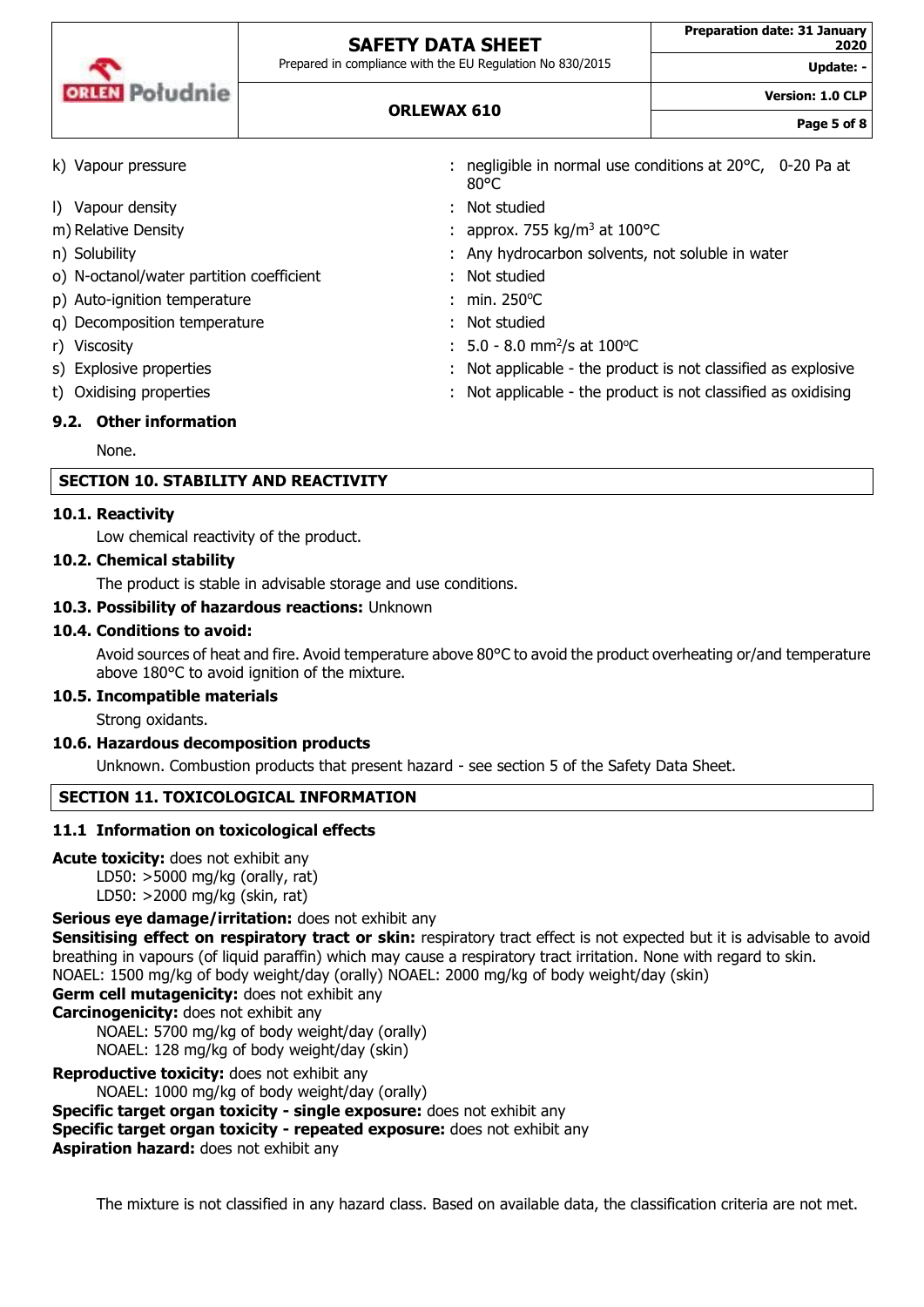

### **ORLEWAX 610**

**Version: 1.0 CLP**

**Update: -**

**Page 6 of 8**

### **SECTION 12. ECOLOGICAL INFORMATION**

### **12.1. Toxicity:**

**Aquatic environment:** Toxicity to fish: LC50 > 100mg/l/96h Toxicity to daphnia: EL50> 10000 mg/l Toxicity to algae: NOEL≥ 100 mg/L

- **12.2. Persistence and degradability** Limited biodegradability degree.
- **12.3. Bioaccumulative potential** Does not exhibit any.

### **12.4. Mobility in soil** No migration potential in soil.

#### **12.5. Results of PBT and vPvB assessment**

The substance does not meet PBT or vPvB criteria in compliance with Annex XIII of the REACH Regulation.

**12.6. Other adverse effects**

None.

### **SECTION 13. WASTE DISPOSAL CONSIDERATIONS**

#### **13.1. Waste treatment methods**

Waste code: **KO 05 01 99** – Wastes not otherwise specified

Do not dispose to sewage system. Prevent contamination of surface and ground waters. Consider reuse. Waste product must be recovered or utilised at authorised furnaces or waste recycling/neutralisation facilities, in accordance with the applicable regulations.

Recovery / recycling / utilisation of package waste should be performed according to the applicable regulations. CAUTION: Only completely emptied packages may be returned for recycling! Use services of authorised companies.

Act of 14 December 2012 on waste (OJ No 2013 item 21). Act of 13 June 2013 on packaging and packaging waste management (OJ No 2013 item 888) Regulation of the Minister of the Environment of 9 December 2014 on the waste catalogue (OJ 2014, item 1923)

### **SECTION 14. TRANSPORT INFORMATION**

| 14.1. UN Number               | Not applicable |
|-------------------------------|----------------|
| 14.2. UN proper shipping name | Not applicable |
| 14.4. Packing group           | Not applicable |
| 14.5. Environmental hazards   | Not applicable |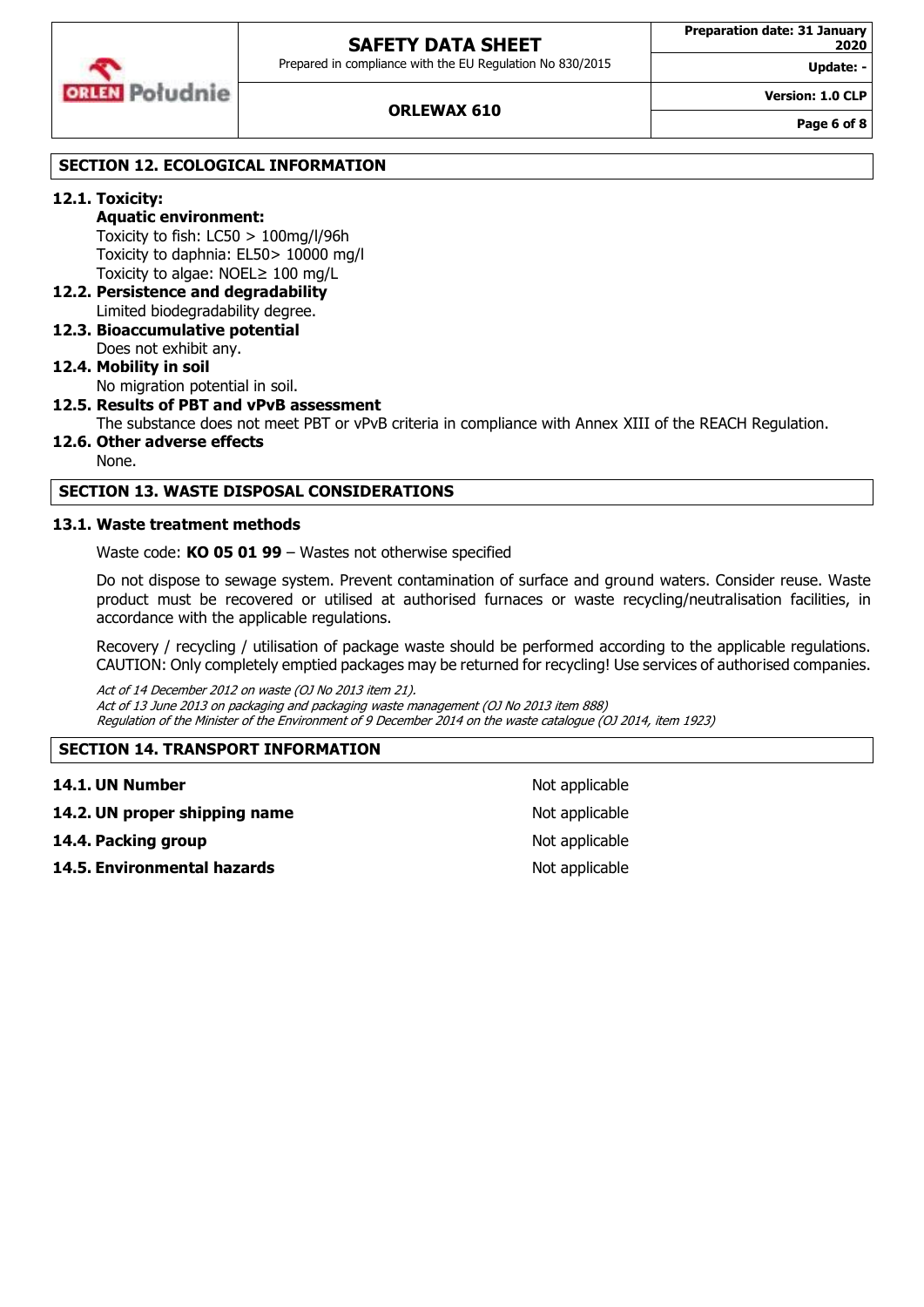**Update: -**

**Version: 1.0 CLP**



**14.6. Special precautions for users: Example 20 During loading, transport and unloading of the** mixture in liquid form (solidification point<temperature of transported mixture< 100°C) it is necessary to remember about the risk of scalding oneself with the hot product. For this purpose, use protective gloves resistant to temperature, protective goggles, protective clothes. Scalded places must be immediately cooled down by means of water or ice. Ask for medical help.

### **14.7 Transport in bulk in accordance with Annex II to the MARPOL convention and the IBC code:**

### **SECTION 15. REGULATORY INFORMATION**

### **15.1. Safety, health and environmental protection legal provisions, specific for the substance and mixture**

Act of 25 February 2011 on chemical substances and mixtures thereof (OJ of 2011 No 63, item 322, as amended). Consolidated text (OJ 2018 item 143)

Not applicable

Regulation of the Minister of Labour and Social Policy of 12 June 2018 on the maximum permissible concentration and intensity of factors harmful to health in the working environment (OJ 2018 item 1286).

The Waste Act of 14 December 2012 (OJ 2013 item 21, as amended) Act of 13 June 2013 on packaging and packaging waste management (OJ 2013 item 888, as amended)

Regulation of the Minister of the Environment of 9 December 2014 on the waste catalogue (OJ 2014, item 1923)

**1907/2006/EC** Regulation (EC) No 1907/2006 of the European Parliament and of the Council of 18 December 2006 concerning Registration, Evaluation, Authorisation and Restriction of Chemicals (REACH) and establishing a European Chemicals Agency, amending Directive 1999/45/EC and repealing Council Regulation (EEC) No 793/93 and Commission Regulation (EC) No 1488/94 as well as Council Directive 76/769/EEC and Commission Directives 91/155/EEC, 93/67/EEC, 93/105/EC and 2000/21/EC (corrigendum OJ L 136, 29.5.2007, as amended)

**1272/2008/EC** Regulation (EC) No 1272/2008 of the European Parliament and of the Council of 16 December 2008 on classification, labelling and packaging of substances and mixtures, amending and repealing Directives 67/548/EEC and 1999/45/EC, and amending Regulation (EC) No 1907/2006 (OJ EU L No 353, 31.12.2008, as amended)

**2015/830/EU** Commission Regulation No 2015/830/EU of 28 May 2015 amending Regulation (EC) No 1907/2006 of the European Parliament and of the Council concerning the registration, evaluation, authorisation and restriction of chemicals (REACH).

### **15.2. Chemical safety assessment**

Attaching the chemical safety assessment is not required for the mixtures not classified as hazardous.